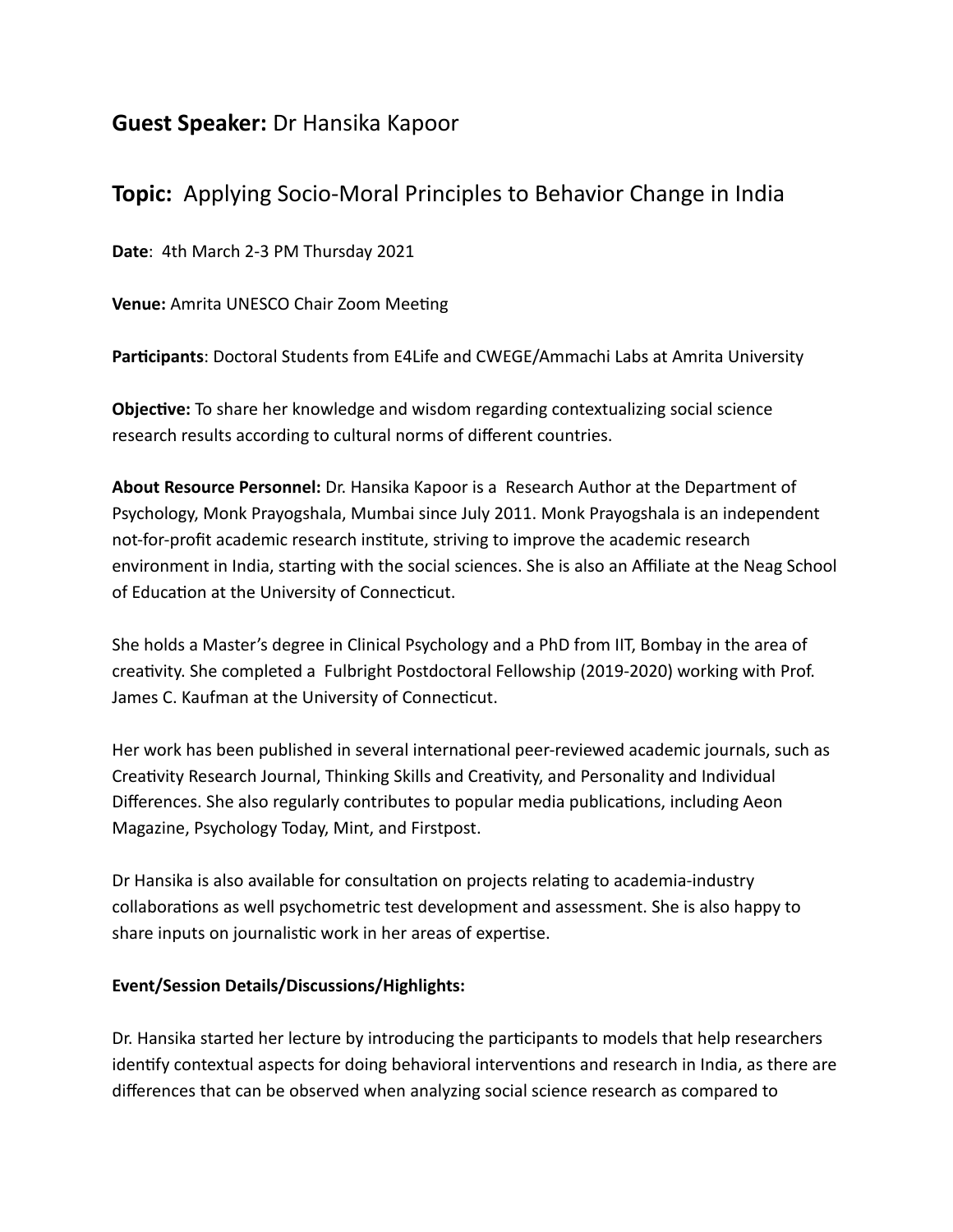research in this area in other places in the world. The first model she shows is one that identifies common morals throughout the world, independent of the specific culture. Much of her current work is based on Moral Foundations Theory (Jonathan Haidt). These foundations are "Moral Pillars", which are universal, despite cultural diversity in ethical principles. There are 5 pillars that she divides into two categories: Individualizing foundations (care, fairness), and binding foundations (loyalty, authority, and purity). Dr Hansika points out that ethics are extrinsic and based on societal norms whereas morals are more of an individualistic societies and the other 3 are more collectivist societies, such as aligning with national pride in a moralistic manner. These concepts are definitely worth looking into further regarding issues where such behaviors are affected in these matters, such as using nudging as a means for behavior change. For example, using social, culture, religious motifs painted on walls that are meant to prevent defacement, urination and open defecation. She pointed out that building toilets is a great idea, but how do you encourage people to use them? One needs to consider social contextualizing within research locations.

Another diagram that Dr. Hansika showed the class is Hofstede' Cultural Dimensions (1984): Orientations at the Country and Individual Level that can Influence Behavior. According to this model there are 6 indices that need to be looked at that can affect behavior change that can be measured in different cultural settings. One is the Power Distance Index. For example, in India, the extent to which an individual within a certain cultural setup accepts and expects power to be delivered unequally (denotes large power distance), whereas in the US it expected to be much smaller. Please refer to the photo below.

In another example, Dr Hansika presented a bar graph comparing China, India, and the US, in terms of these indices: Power Distance, Individualism, Masculinity, Uncertainty Avoidance, Long Term Orientation, and Indulgence. These can be used when conducting research along different countries.

**Outcome:** Students learned a lot about what statistics should be included when looking at research that influences behavior change in different cultures. There were many questions at the end of the talk where researches looked into how these models could influence their own work.

#### **PHOTOS**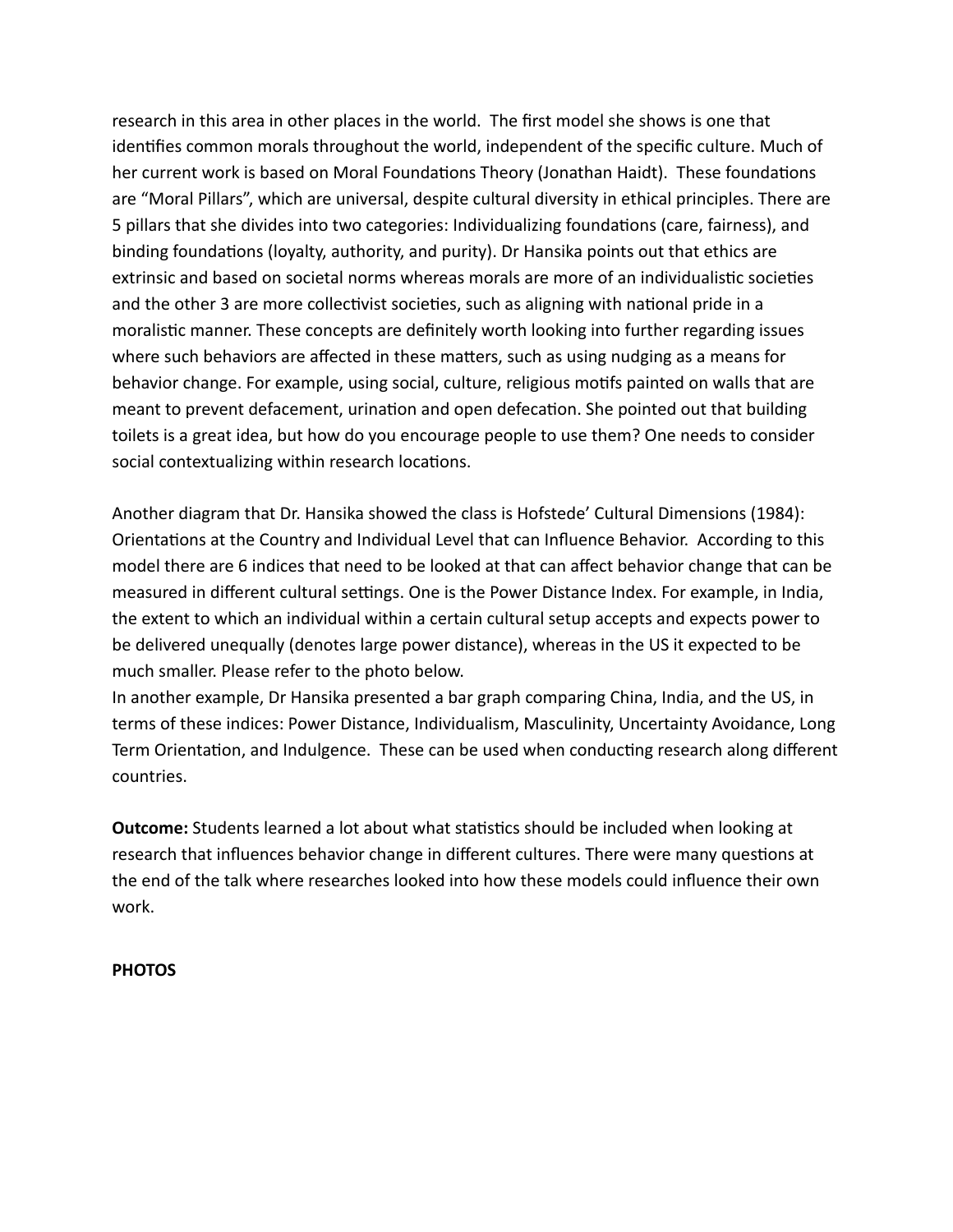

Introductory slide of Dr Hansika's lecture

| Horny                                                    | <b>MORAL PILLARS (GRAHAM ET AL, 2013)</b>                                                                                                                                                  |
|----------------------------------------------------------|--------------------------------------------------------------------------------------------------------------------------------------------------------------------------------------------|
| <b>Seart</b><br>Fairyess<br>MORAL<br><b>FOUNDATION'S</b> | · Universal moral foundations, despite cultural<br>diversity in ethical principles.<br>= Individualizing foundations (care, fairmeas)<br>- Binding foundations (loyalty, authoria, purity) |
| Austron by<br>Loughy                                     |                                                                                                                                                                                            |

The 5 Moral Pillars that are common throughout the world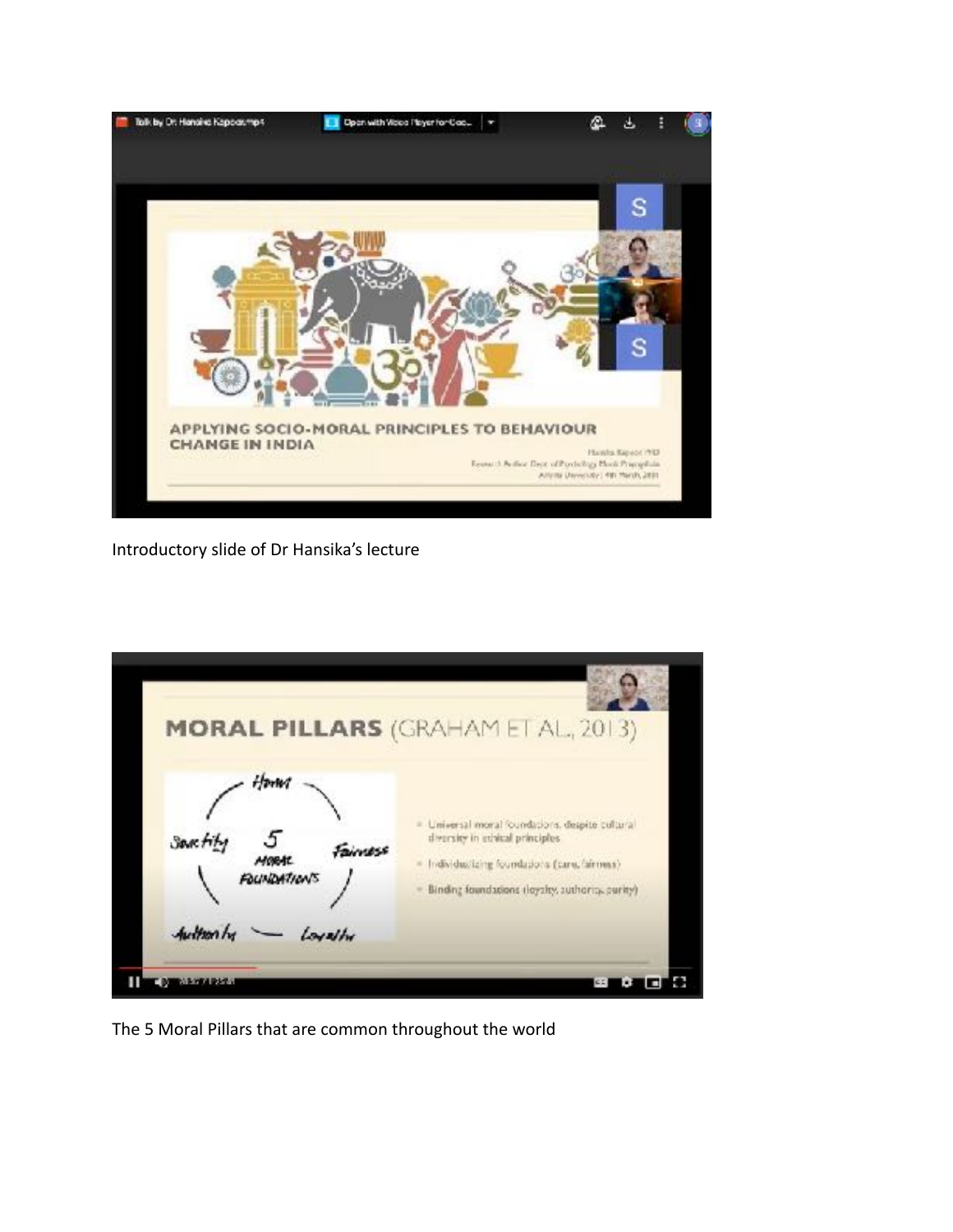

Using Sacred Nudging to improve sanitation



Hofstede' Cultural Dimensions (1984): Orientations at the Country and Individual Level that can Influence Behavior.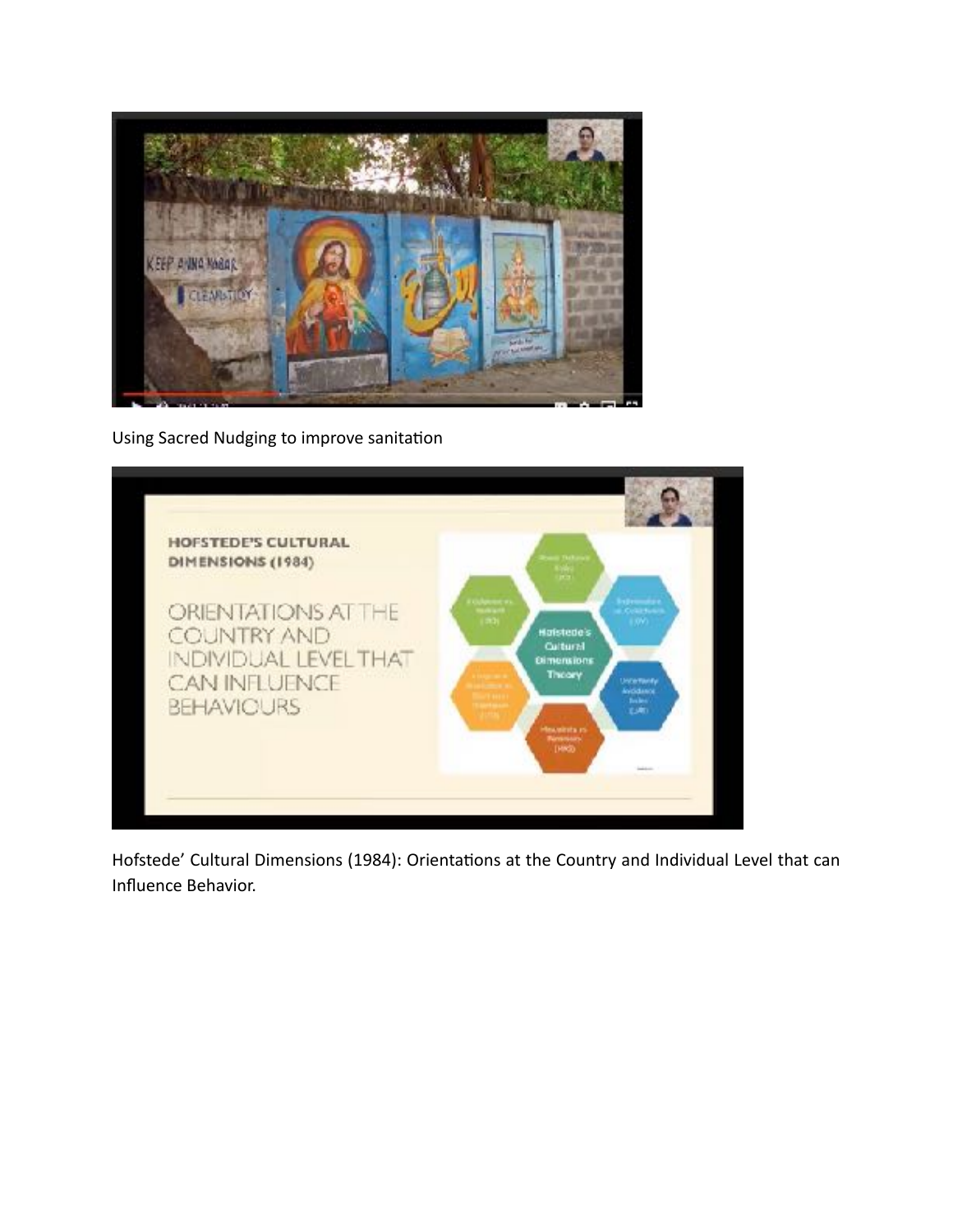

A bar graph comparing China, India, and the US, in terms of these indices: Power Distance, Individualism, Masculinity, Uncertainty Avoidance, Long Term Orientation, and Indulgence

#### Attendance /No.of participants: 44

Male- 23 Female -21

#### List of the participants:

- 1. Anthony Chafa
- 2. Mojtaba Enayati
- 3. Hari Chandana
- 4. Douglas Marowa
- 5. Habanyati Estone
- 6. Niloofar Abed
- 7. Krishna Sreesuthan
- 8. Muganyizi Jonas
- 9. Matov Baker
- 10. Aswathi Suresh Babu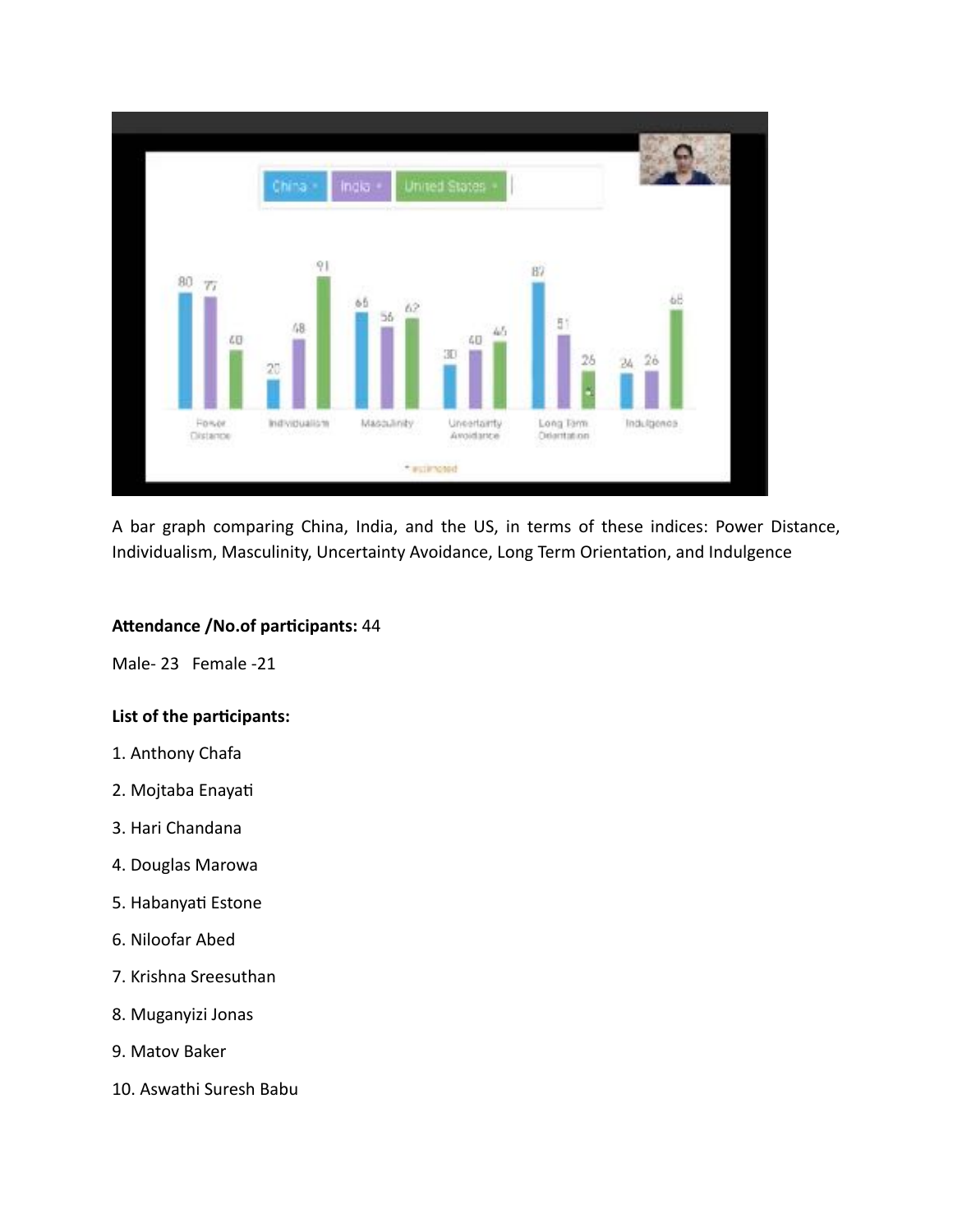- 11. Pardon Dandadzi
- 12. Meenu Prakash
- 13. Sreevidhya C
- 14. Devika Shaji
- 15. Amabile Manianga
- 16. Deva Temple
- 17. Fernanda Imada
- 18. Balogun Babatunde
- 19. Krishneil Maharaj
- 20. Juliet Angom
- 21. Mukil MV
- 22. Amritesh AR
- 23. Martin Kanyagui
- 24. Selina Shah
- 25. Rondine Anushree
- 26. Kripa Gressel
- 27. Debashish Brahma
- 28. Krishna Nandan
- 29. Jyoti Sharma
- 30. Anushri Tiwari
- 31. Bernard Otu
- 32. Aroun
- 33. Amrita Sadanand
- 34. Isaac Lukambagire
- 35. Reshma AS
- 36. Ogbanna Amarachi
- 37. Vineeth